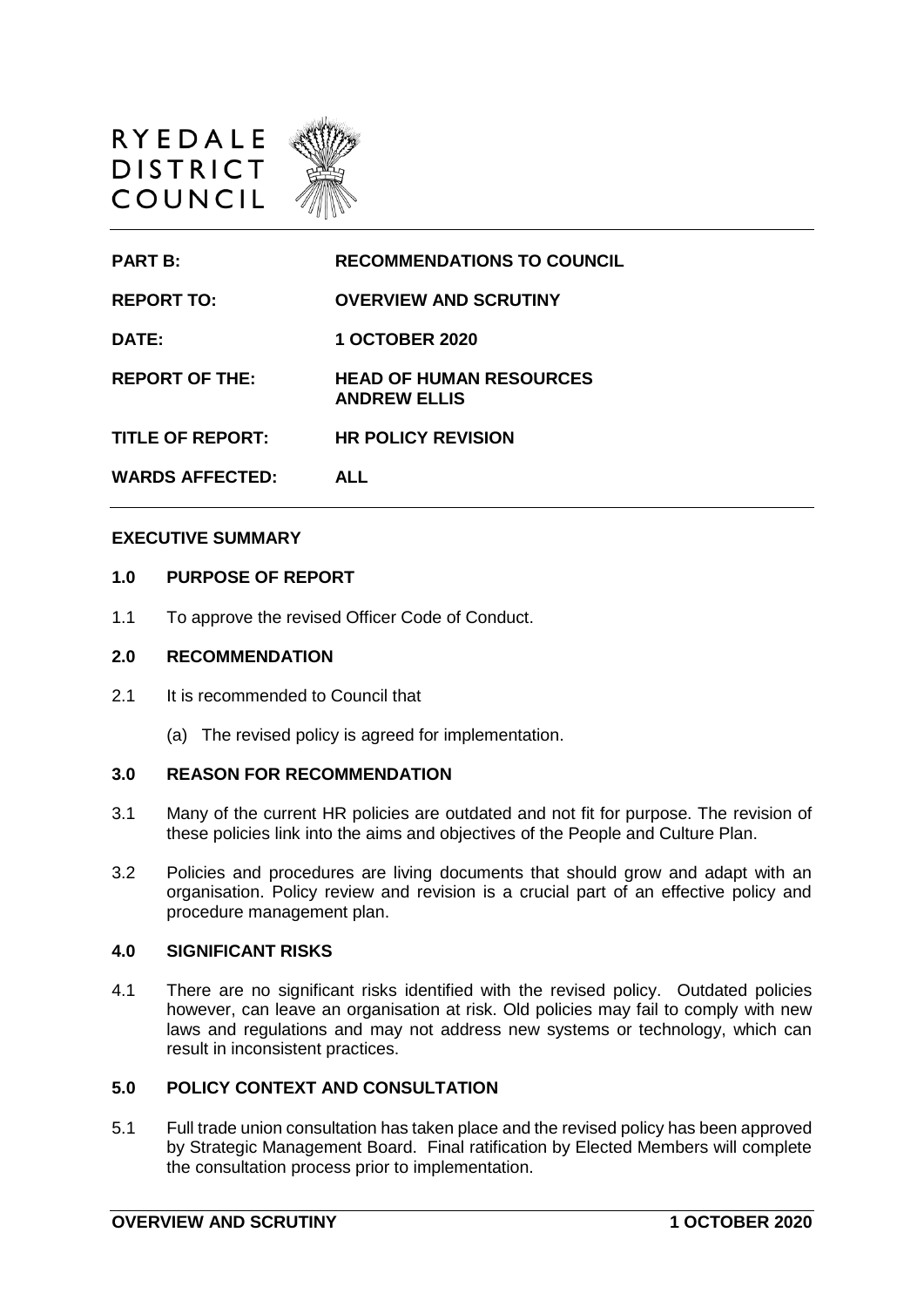# **REPORT**

## **6.0 REPORT DETAILS**

- 6.1 HR policies are a written description of rights and responsibilities of employers and employees. If a policy is well developed and clearly written, it helps communication with employees, clarifies expectations and makes sure that everyone is treated in a consistent and fair way. These are all important factors for creating a desirable culture for the organisation and they minimise exposure to legal risk.
- 6.2 The following policy has been revised in line with up to date legislation and recommended best practice and is attached in full to this report as appendix A:

### **(a) Officer Code of Conduct: Purpose and Scope**

The purpose of the Officer Code of Conduct:

- Ensure all employees of Ryedale District Council are aware of what is expected of them and that we do everything possible to uphold the highest possible standards of conduct at all times.
- The public, partner organisations and Elected Members are entitled to expect the highest standards of conduct from all employees who work for Ryedale District Council.
- This policy applies to all employees of Ryedale District Council.

Disregarding this code will, in certain circumstances, result in potential disciplinary action being taken. The code will be taken into consideration when measuring against conduct.

## **7.0 IMPLICATIONS**

- 7.1 The following implications have been identified:
	- (a) Financial

There are no additional financial implications on the Council from the policy revision.

(b) Legal

Under the repeal of the statutory procedures in April 2009 and the introduction of a recommended code of practice from ACAS (April, 2009) in managing disciplinary matters, which have a direct link to other policies, employment tribunals will expect that we have dealt with matters fairly, openly and consistently. Also, that employees are clear through the procedures, of the potential action they shall face if found in breach of any singular or group of policies. Failure to follow due process and procedure, may result in Ryedale District Council incurring additional costs above the statutory awards where the Council has been found to not have carried out its full procedures which are deemed fair and consistent for all employees of the Council.